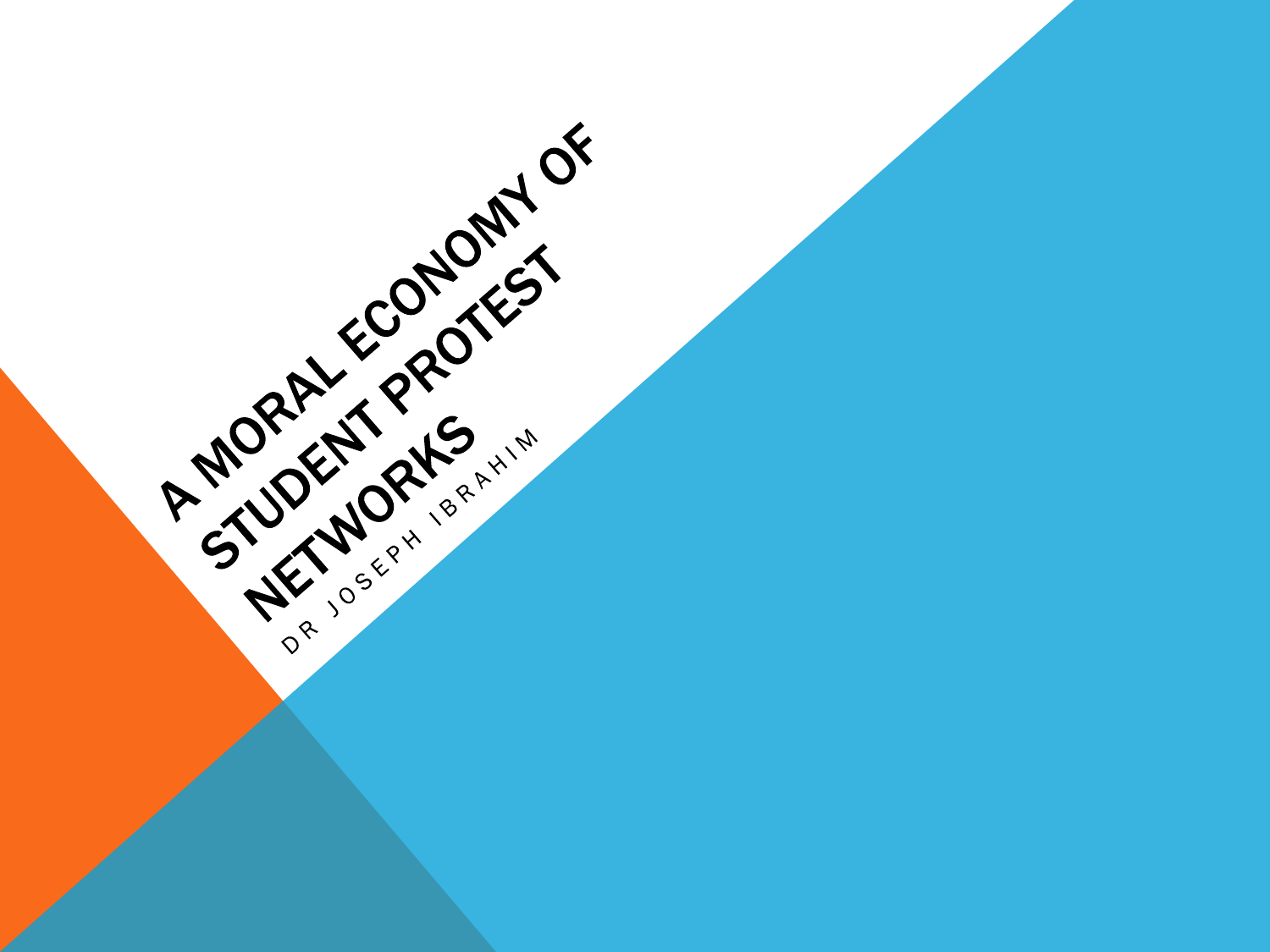## INTRODUCTION

### **Background**

### The rise in UK HE tuition fees as a 'new toll' (Ibrahim, 2011)

- Nationally and locally organised student protests 10th, 24, 30 November and December 9 (2010)
- **At least 23 university occupations**
- These were a direct response to the publication (in October 2010) of the Independent Review of Higher Education Funding and Student Finance, widely known as the Browne Review (after its chair, Lord Browne)

Fees from £3000- (possible) £9000. Also cuts to HE funding from £7.1 billion to 4.2 billion

My argument: moral economy of protest. Explains the grievances and provides the WHY?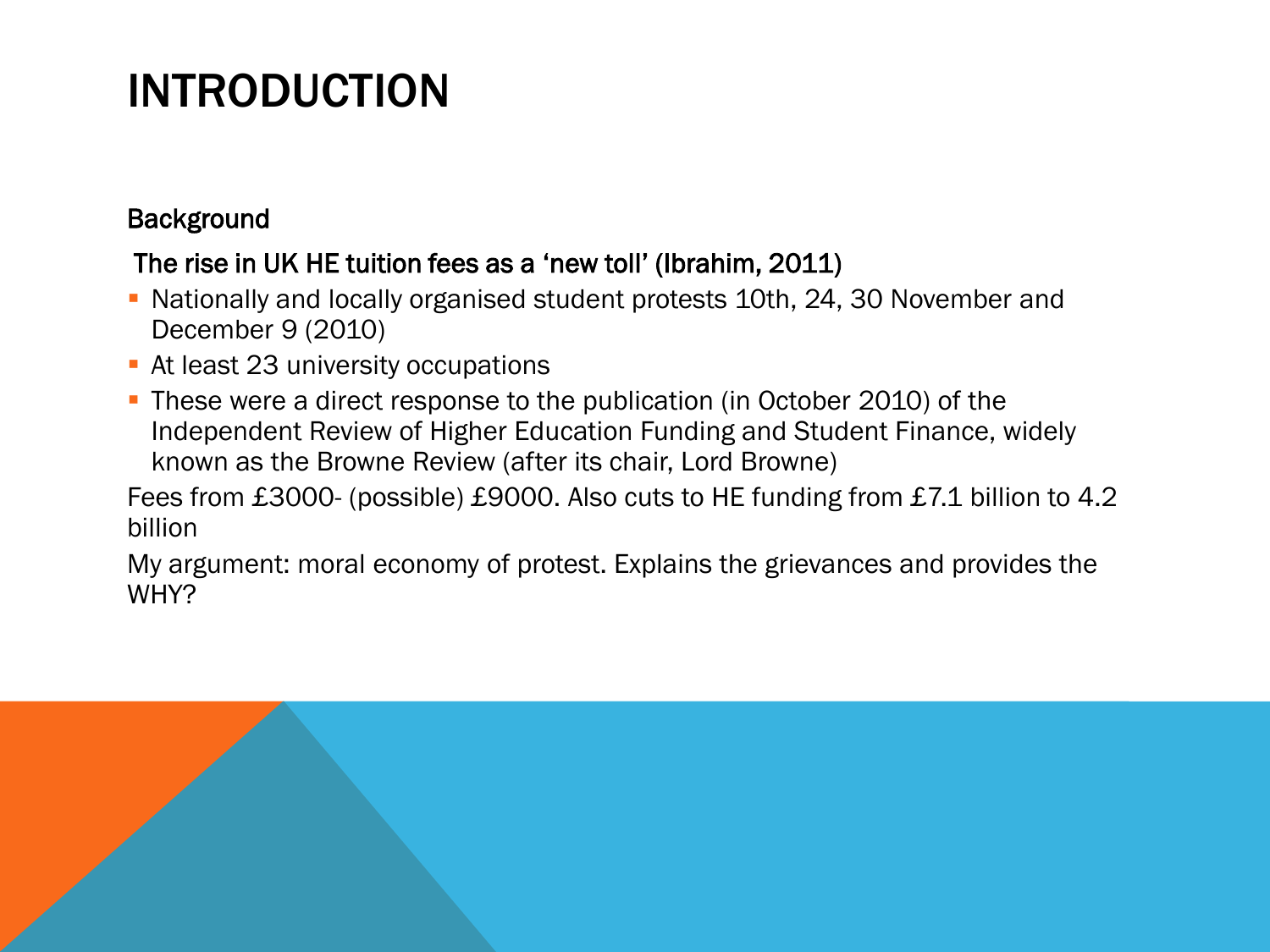#### The politicisation of students on university campuses (Crossley and Ibrahim, 2012)

Analysing the network structure of the university campus

Student activists/ organisations as nodes

What resources facilitate political activity? ( Communication networks, funds/ budgets, rooms, movement around the campus, status as chairs/ or executive) . Network foci: students union, political societies, meetings, demos etc.

Under what conditions is protest possible: HOW?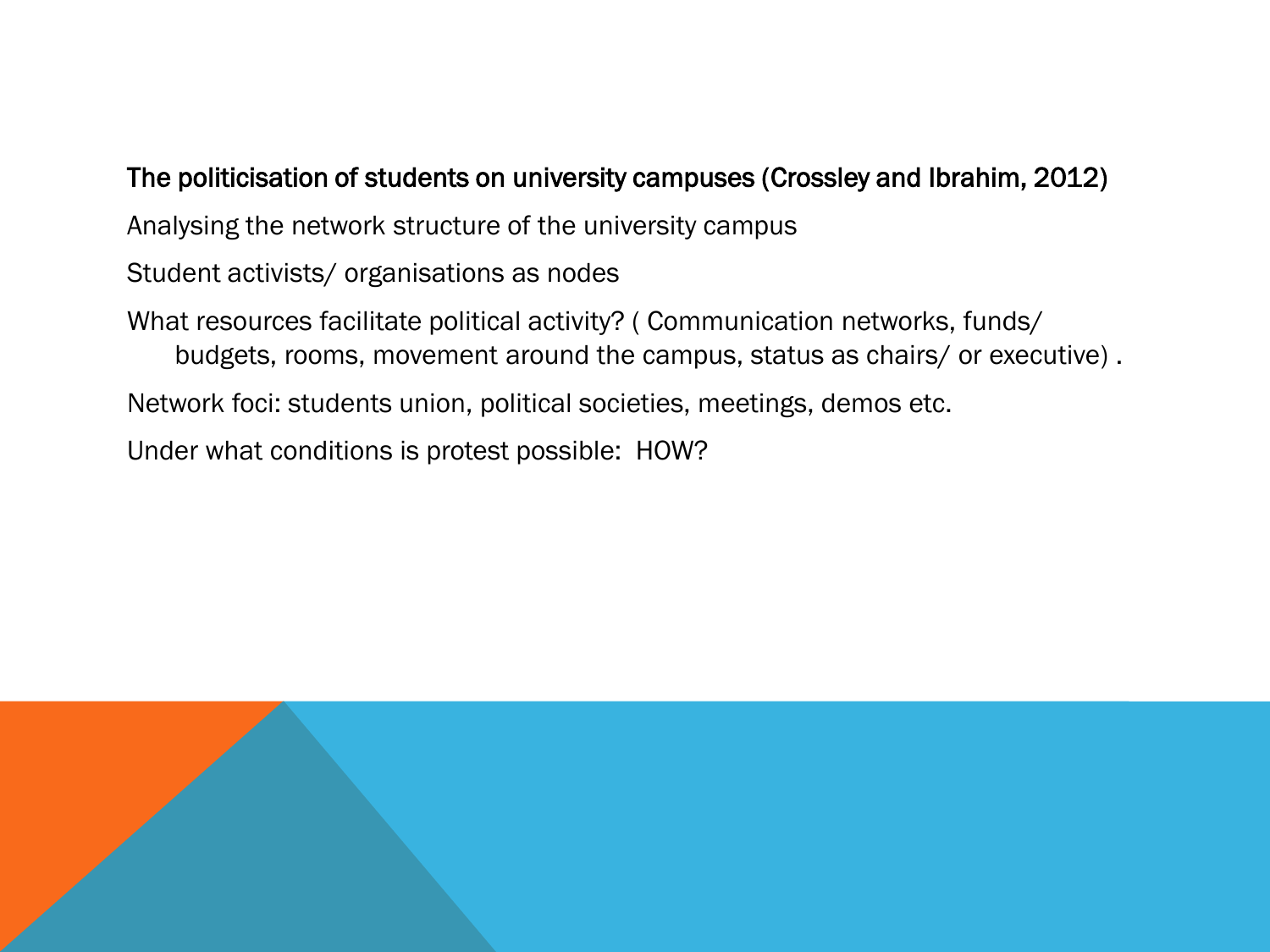# A MORAL ECONOMY

- Drawing on E.P. Thompson notion of M.E., protestors constitute a 'political crowd'. (1971, 1993)
- **Political protest is a negotiation between cultural norms and economic pricing**
- **Based on what is considered fair by 'the community'**
- I argue that the rise in fees are seen as unjust, unfair, a barrier to a traditional entitlement and an assault on moral sentiments
- **EXECT** Action is based on normative political motivations
- No (effective) mediating political institutions
- A student custom to protest against injustice?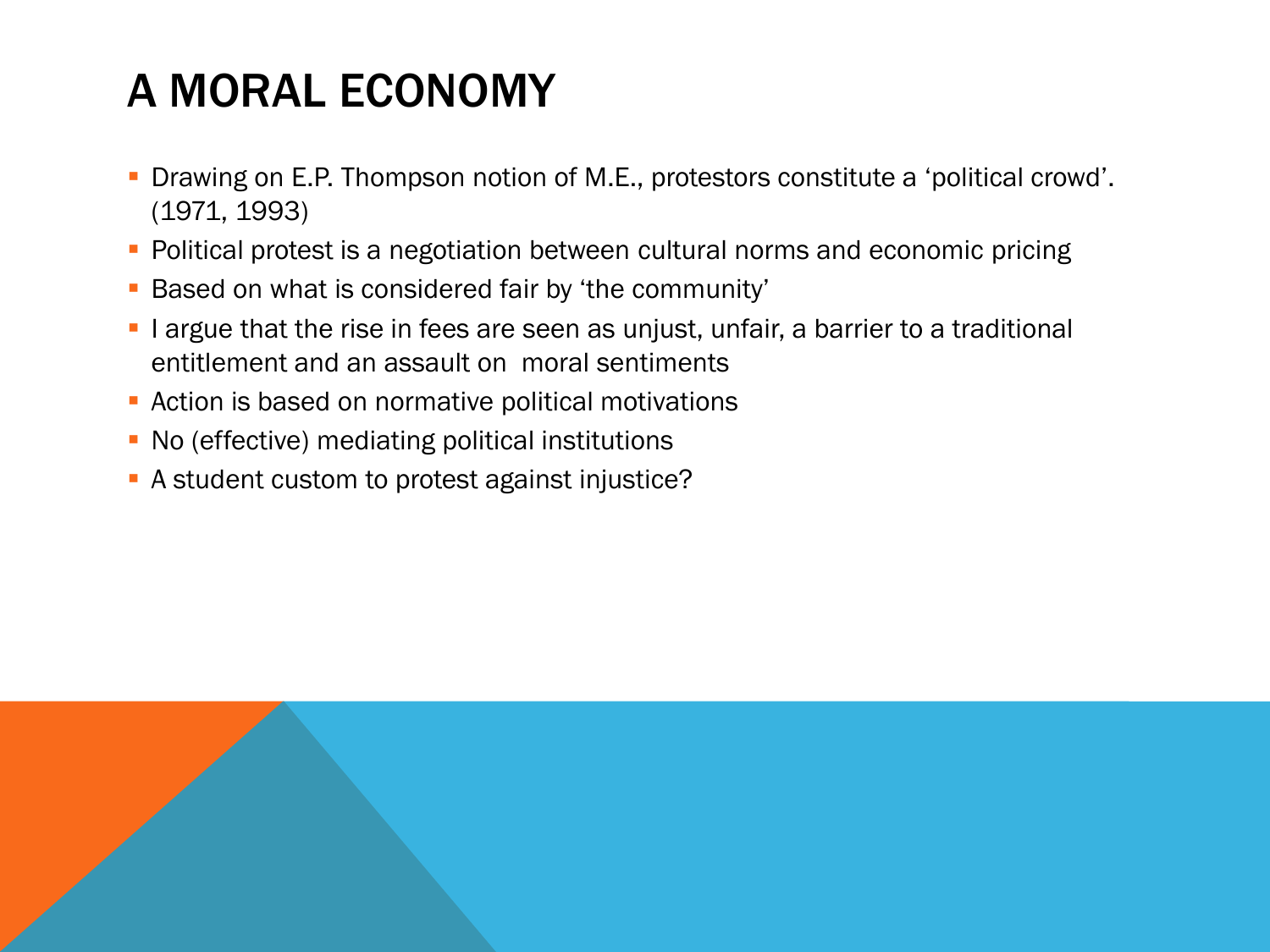### STUDENT CRITIQUE

The moral outrage had been building for some time. Wider ideological critique:

 'as a student seeing the effects of cuts... and more business involvement in university life... universities are being commodified, education is now a commodity (Interview, January 2009, Student R1).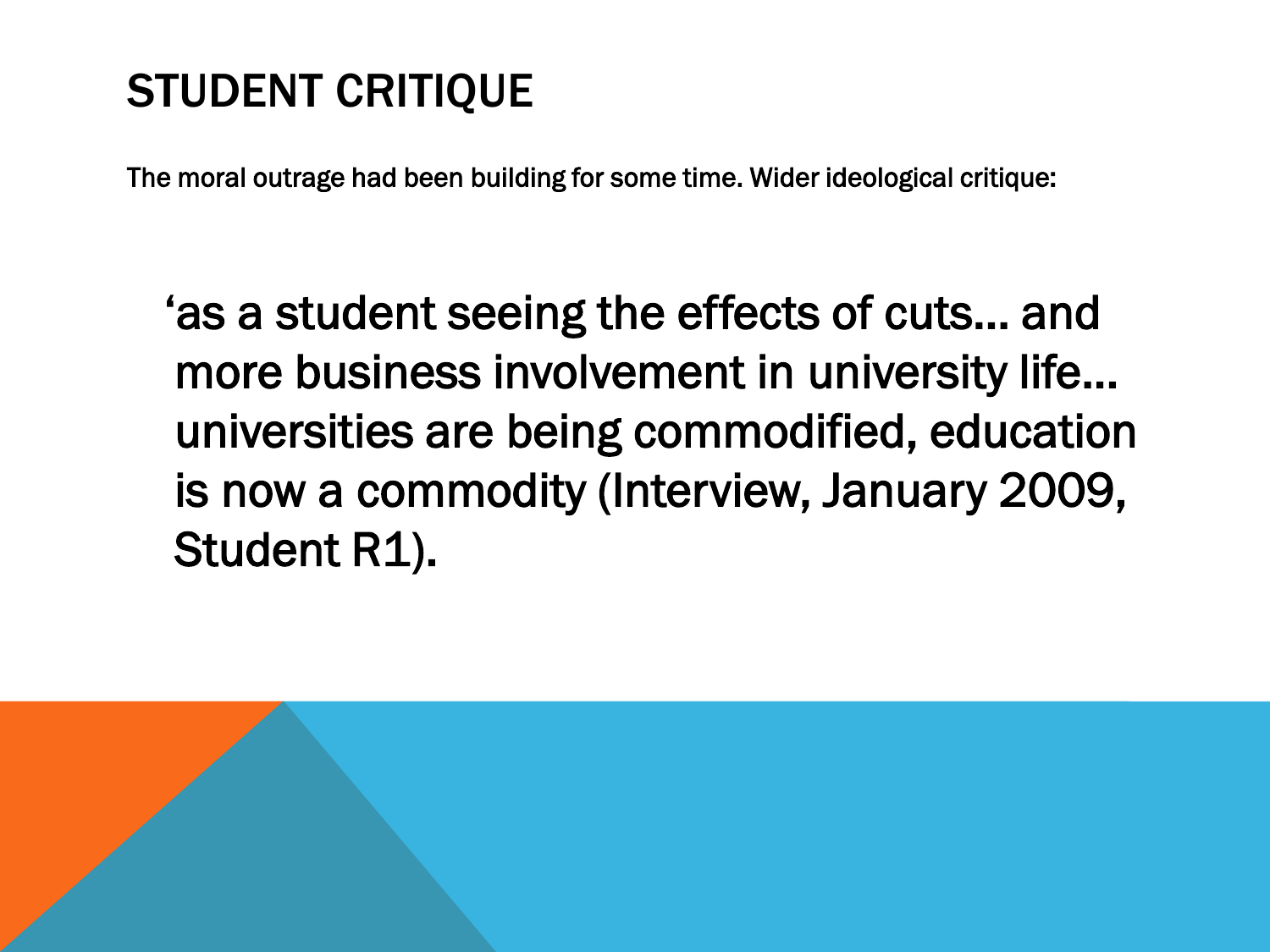A rejection/ disavowal of the system:

# 'I have no faith in any of the parliamentary groups like Labour and the Conservatives' (Interview, December 2009, Student R53).

Moral high ground further raised by other issues: critique of wars, bank bail-outs, and MP expenses scandal.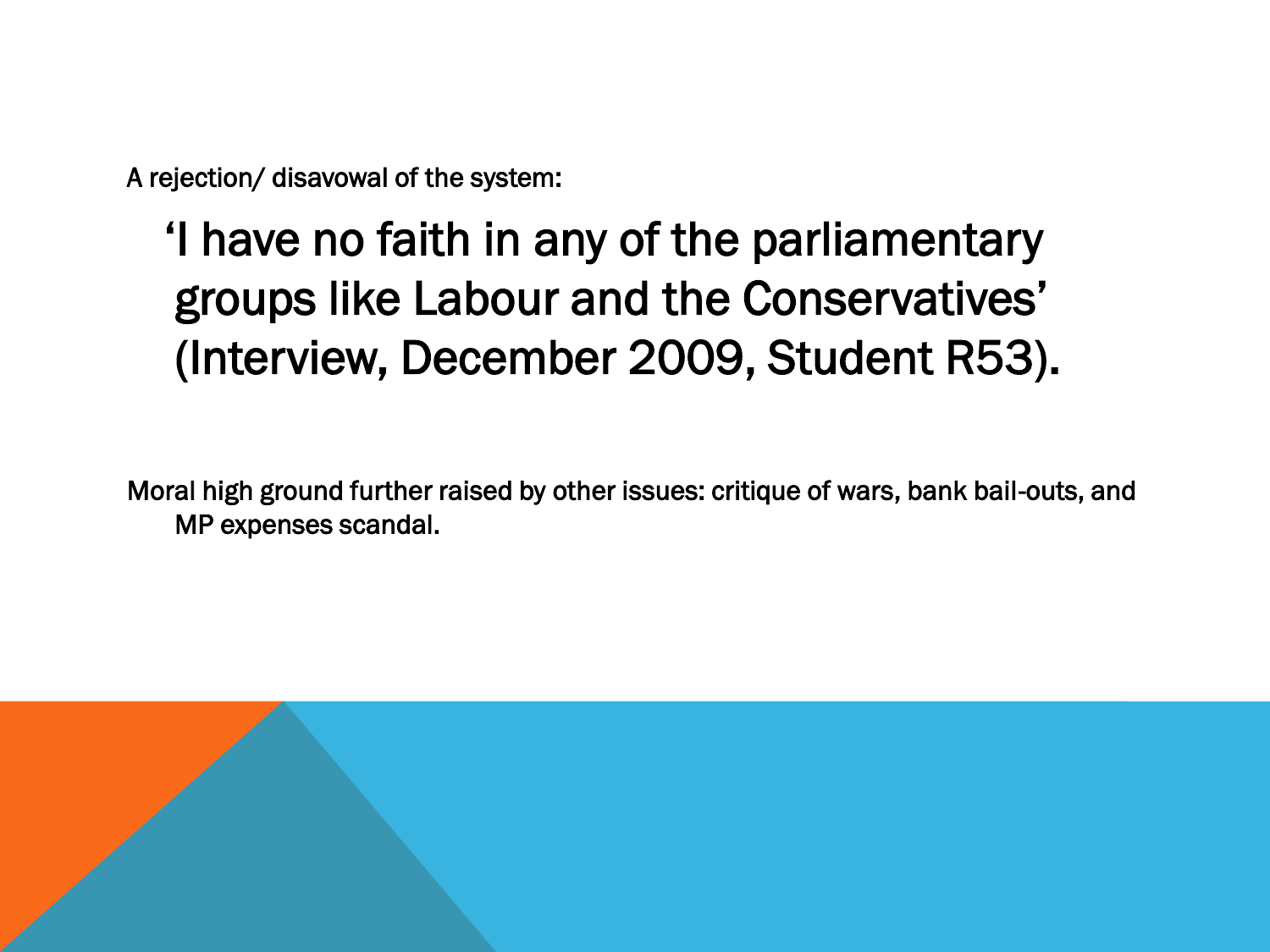## NOTES OF CAUTION

### Is it OK to apply Thompson's ideas to 21<sup>st</sup> century?

- Thompson's analysis of 18<sup>th</sup> Century- pre-capitalist protests
- No free rider problem then. Community could bring sanctions. Communities bound tightly- gemeinshaft
- Markets weaken the moral economy (Sayer, 2000) rise of individualism, rational self interest.
- Can we talk of a student community? Yes, but perhaps not in the same way! No crowd is homogeneous- not even in the 18<sup>th</sup> C
- Not just local and parochial action but national action (students of today rely on national repertoires of contention)
- Sayer (2000) cultural norms and economy not separate. Moral values are embedded in the system
- Have to be aware of reversals of the moral argument:
- I Is it fair that the tax payer pays for education?
- I'm working your protesting!